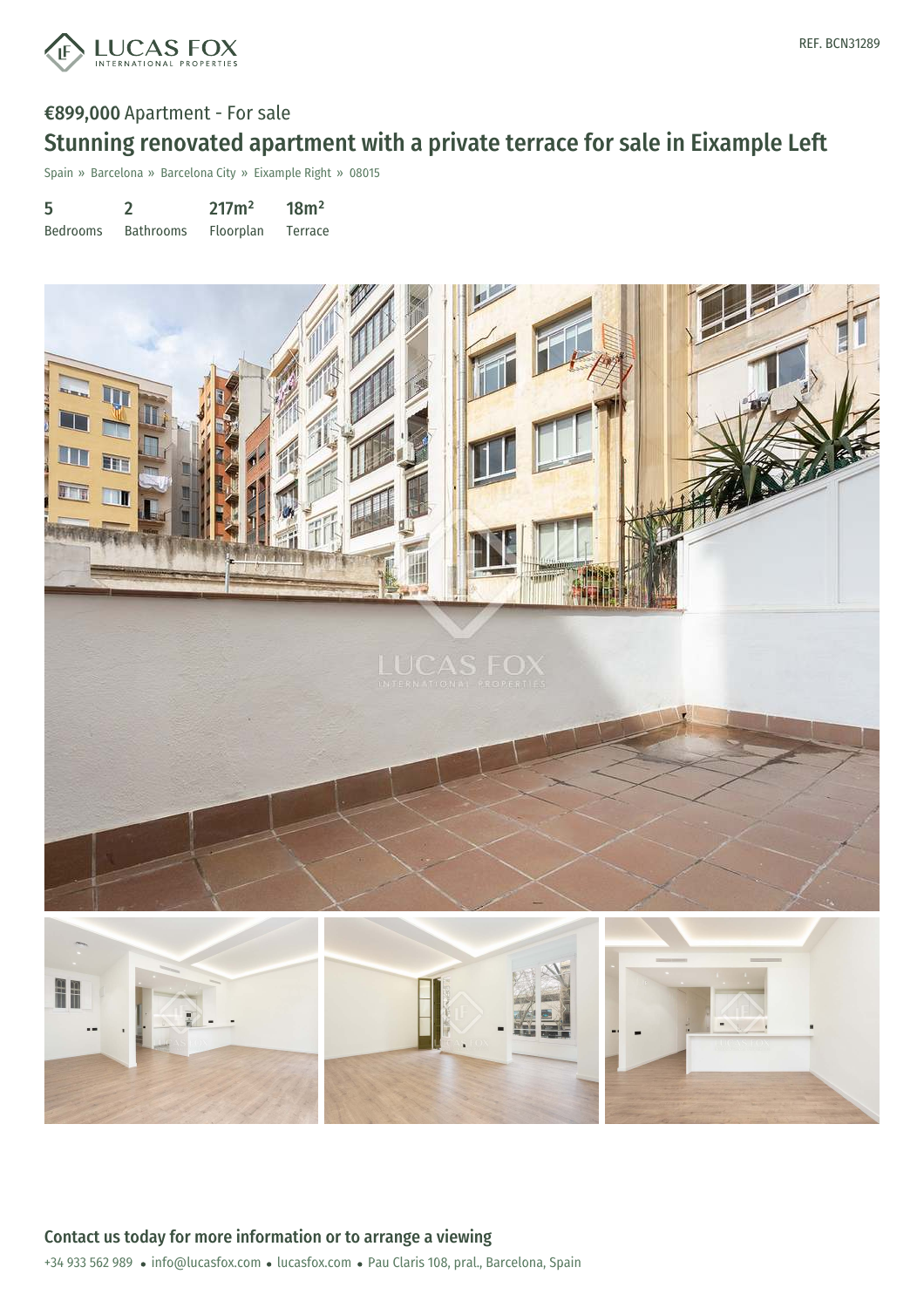

# €899,000 Apartment - For sale Stunning renovated apartment with a private terrace for sale in Eixample Left

Spain » Barcelona » Barcelona City » Eixample Right » 08015

| 5               |                  | 217m <sup>2</sup> | 18m <sup>2</sup> |
|-----------------|------------------|-------------------|------------------|
| <b>Bedrooms</b> | <b>Bathrooms</b> | Floorplan         | Terrace          |

#### **OVERVIEW**

## Beautiful 217 sqm renovated apartment composed of 5 bedrooms and 2 bathrooms. 18 sqm of outdoor space distributed into a terrace and balcony.

Stunning luxury property in the heart of Eixample with a wonderful 15 sqm terrace – a private oasis in the city centre. This 5-bedroom apartment measures 217 sqm, has been totally renovated with high quality materials and boasts a fully equipped kitchen and a spacious open day area.

The layout of the apartment is very intuitive and functional. Upon entering, we find the day area on the right handside. Composed of a spacious entertainment and dining room which leads out to a cozy balcony facing the street. This beautiful sunny space connects at the same time with a multipurpose area which can be used as an office, play room, reading corner or anything that suits your lifestyle best. We also find a fully equipped open-plan kitchen with a beautiful central island that allows us to interact with friends and family when we organize gatherings at home. A beautiful arched Andalusian style covered patio completes the day area, providing numerous combinations to enjoy the day area in multiple different ways in the best company.

The night area is on the left-hand side of the apartment, and it is composed of 4 double bedrooms, two bathrooms and a laundry room. The master suite boasts a huge custom-built walk-in closet and a quiet private terrace; a perfect space to escape the frenzy of the city, as it's facing a peaceful interior courtyard. The floor-toceiling windows allow the outdoor space to become pretty much an extension of the indoor space. There is a spot reserved for a gas fireplace as well and an en-suite bathroom, so this is the perfect place to relax and unwind at the end of a working day. There are 3 more double bedrooms that share a second full bathroom.

The renovation was done [using](mailto:info@lucasfox.com) high [quality](https://www.lucasfox.com) materials like the wooden flooring, brand-new Bosch appliances in the kitchen, new electrical wiring and triple water pipe, so there is always hot water available the minute you open a tap. The apartment is also equipped with air conditioning and heating system via air ducts, which is very practical as you can control the temperature in the day and night area separately.



[lucasfox.com/go/bcn31289](https://www.lucasfox.com/go/bcn31289)

Terrace, Lift, High ceilings, Natural light, Wooden flooring, Air conditioning, Alarm, Balcony, Built-in wardrobes, Equipped Kitchen, Exterior, Heating, Renovated, Transport nearby, Utility room, Walk-in wardrobe